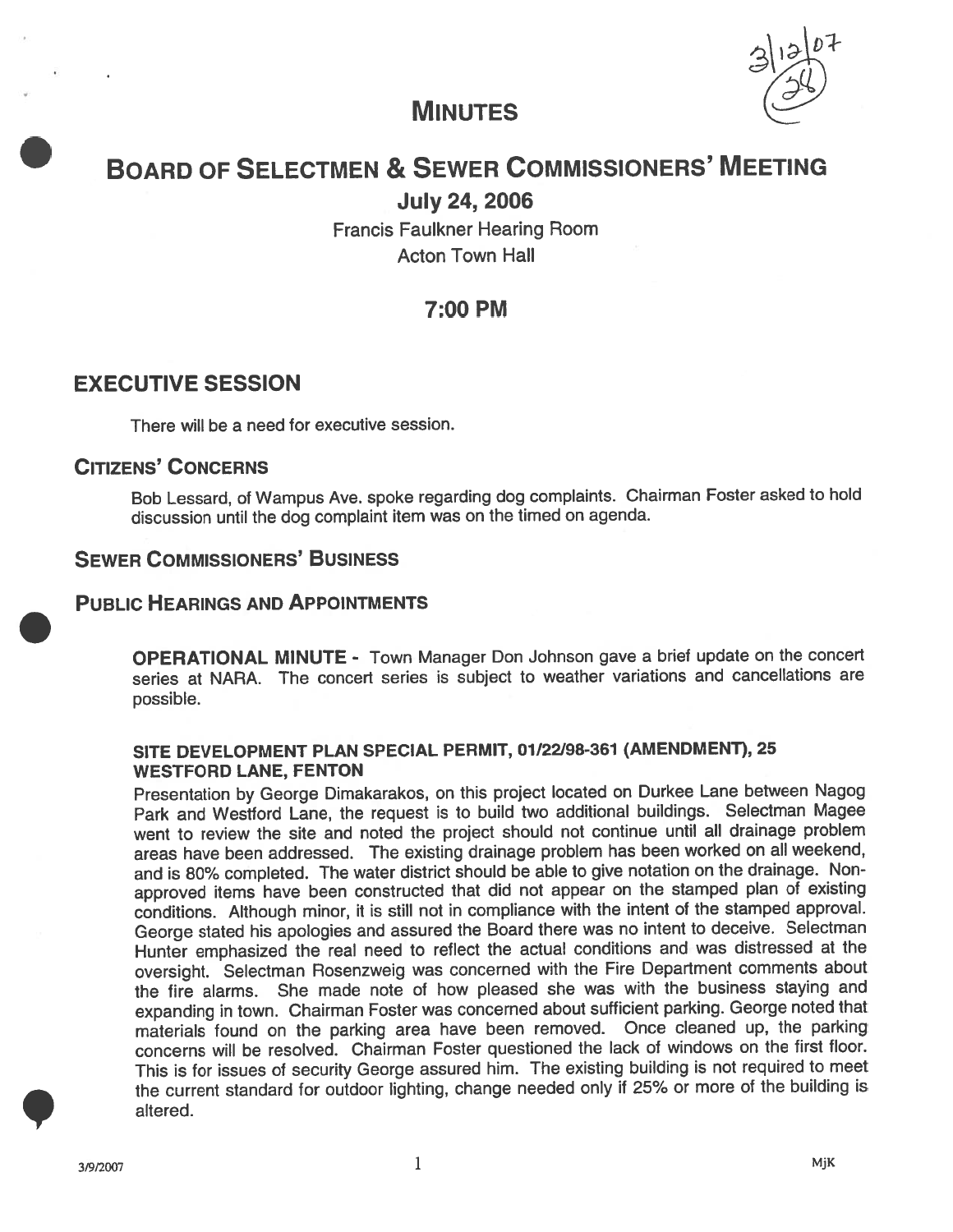Selectman Hunter moved to take under advisement. Selectman Rosenzweig seconded. All approved to take under advisement.

#### MADISON PLACE LOCAL INITIATIVE PLAN (LIP)

Dennis Ring updated the board on the status of the historical building on the property. Denied initial demolition, the developer looked for an alternative site to move the building. After a 6 month delay they decided to revise the plans. They are looking for the Board's endorsement to incorporate the historic structure into the development plan by creating an ANR lot. Selectman Rosenzweig personally thanked the applicant for taking time to save the building. Selectman Magee was very pleased with the successful work in this project. He thanked the developer for the historic preservation and the plan as it relates to wetlands. Selectman Hunter spoke to the exceptional way engineering was handled by the applicant. He liked the way the septic plan and traffic plan had worked out. Chairman Foster asked about the septic system for the old house and was shown the area in question on the site map. Dennis pointed out that the soil has been tested in the proposed area and it will pass Title 5 inspection. Chairman Foster thanked the developer for working with the town.

#### Selectman Hunter moved to accep<sup>t</sup> revised plan. Selectman Magee moved to second. All approved.

#### DESIGN REVIEW GUIDELINES COMMITTEE PRESENTATION

Anne Sussman and Tom Peterman gave <sup>a</sup> presentation on guidelines for Commercial districts. There were 4 points that the Design Review Guideline Committee (DRGC), would like to see accomplished. 1) Approve the Advisory Committee to the Board of Selectmen, 2) Accept the draft guidelines, 3) Publicize the document and 4) Hold <sup>a</sup> town wide forum about the future of Acton commercial development. Selectman Rosenzweig noted that the current guidelines are general and the purpose of the forum would be to make them much more specific. A citizen, Terra Friedrichs, stated how this conformity helps in working with the building department. It is not that the DRGC says there is only one way but rather offers some choices. Selectman Hunter expressed suppor<sup>t</sup> for the formation of <sup>a</sup> guidelines committee. He noted parking in the rear of buildings would enhance the look of Acton. Additionally, there is <sup>a</sup> need for nice walking space in commercial developments. Selectman Magee supported the idea. The challenge he stated is finding <sup>a</sup> way to be sure developers know up front the conditions of guidelines. He cautioned about early intervention at <sup>a</sup> time when plans are held tight in confidentiality. Developers and users are sometimes driven by other concerns about parking that should not be ignored. Selectman Rosenzweig agreed that parking is about user preference and not just that the developers like to see road front parking. Chairman Foster would like to see input from the town and developers on the web. He also offered the idea to go out to each committee to presen<sup>t</sup> the guidelines. He would like to keep the Planning Board and the Historical Commission involved in the formation of the guidelines. Carol Holley, <sup>a</sup> citizen, stated that when the design looks friendly if the speed limit is not reduced, it won't be used. She would like to see environmental friendly landscaping. Belle Choate spoke to the point that the guidelines have <sup>a</sup> "this is my parents Acton" feel, but does everyone like that idea. While they are lovely <sup>p</sup>lans can they really be built? There are so many by-laws none of this could really be built. Sometimes close to street is not what you want. As in some historical buildings close to street means you ruin the streetscape. What about handicap accessibility? A citizen spoke that she was very concerned about how Acton looks. Appointment of <sup>a</sup> Committee following the enclosed proposal Selectman Hunter believes would eventually meld into <sup>a</sup> joint committee with other <sup>p</sup>lanning committees. Selectman Magee questioned the number of members on the committee, will 5 members be too small, will 7 members be too large? Selectman Hunter moved to accept the proposal and come back at next meeting and wrap up details. Herman<br>Kabakoff thought this should go to Town Meeting. He also guestioned the enforcement Kabakoff thought this should go to Town Meeting. procedure. Are there any full time employees that can be used now? Selectman Rosenzweig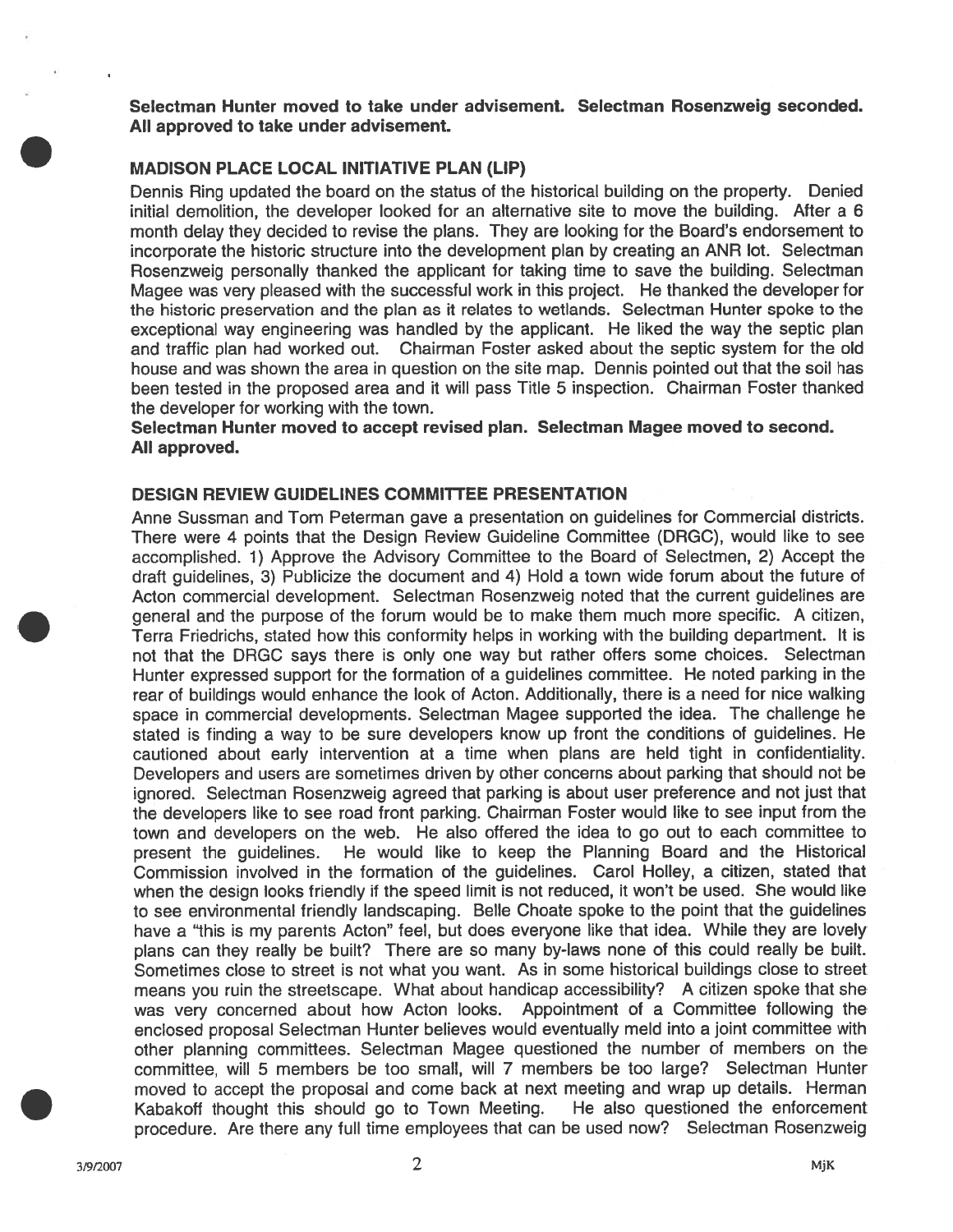said this would fall under Selectman purview to begin and enforce. In some districts there is legal ramification but this is more <sup>a</sup> cooperative/advisory set of guidelines. Terra Friedrichs wanted to see the feasibility of having staff that could suppor<sup>t</sup> <sup>a</sup> new committee. Chairman Foster stated that he will look to the Town Manager for advice on this question but staff is overburdened. Selcectman Hunter moved to accep<sup>t</sup> the concep<sup>t</sup> and move forward with comments from all the groups listed above. Selectman Magee seconded. The Board was in favor of the committee getting staff input and doing <sup>a</sup> road show for the other committees to comment on and repor<sup>t</sup> back details at <sup>a</sup> future meeting.

#### SELECTMEN'S BUSINESS

#### SITE DEVELOPMENT PLAN, 02/79/03-388 (AMENDMENT), 60 POWDERMILL ROAD, AUTOPLEX REALTY SUZUKI DEALERSHIP

It was noticed that the status of the previous action needed to be reviewed. Selectman Magee helped explain the current <sup>p</sup>lan. Conservation had denied the applicant's original reques<sup>t</sup> under the Riverfront Act. The applicant appealed the decision and the DEP upheld the decision. The applicant then dropped the appea<sup>l</sup> and offered another <sup>p</sup>lan. Conservation was in agreemen<sup>t</sup> with the new <sup>p</sup>lan and the DEP issued an Order of Conditions. While the conditions do not state the fence cannot be located at the edge of the restricted area, Selectman Magee would like to see <sup>a</sup> buffer area of <sup>2</sup> feet. Selectman Magee continued that the DEP also has to sign off before the town can approve the <sup>p</sup>lans. Chairman Foster does not want to approve something that other jurisdictions may have <sup>a</sup> problem with. The Director of Conservation will be asked to confirm the DEP's position on this project. Selectman Magee stated the DEP has Order of Conditions and possibly there is not <sup>a</sup> requirement for <sup>a</sup> buffer zone but his preference and historical recollection is that such <sup>a</sup> zone should exist. Selectman Hunter asked that no action take <sup>p</sup>lace until we have more information. Chairman Foster agree<sup>d</sup> that no action take <sup>p</sup>lace until there is more information. The Board will delay action until the staff submits comments and the developer can be present. Selectman Hunter would like to ge<sup>t</sup> the developer in to discuss the plans.

## COMPREHENSIVE PERMIT PRE-APPROVAL, WILLOW/CENTRAL STREET, ACTON COMMUNITY HOUSING CORPORATION

Selectman Hunter moved to authorize the Town Manager to sign-off and co-sponsor the proposal. All signed copies of the completed application to be distributed to the Board. Selectman Rosenzweig seconded. All agreed.

#### DRAFT REQUEST FOR PROPOSALS, <sup>74</sup> RIVER STREET

Selectman Magee approve<sup>d</sup> the draft. He would like to take the Request for Proposal (RFP) to the neighbors. Selectman Hunter questioned prohibition of the developer in lieu of an existing condition in another permit and provided Selectman Magee with better language. Chairman Foster would like to approve this project and move it forward and ge<sup>t</sup> it on the street immediately. Selectman Magee is in agreemen<sup>t</sup> and would like the neighbors to be notified for comment. Selectman Rosenzweig questioned if there will be <sup>a</sup> hearing. The Town Manager stated that an REP will go out and potential vendors will be interviewed.

Chairman Foster moved to approve with Selectman Hunter's amendment, Selectman Hunter seconds if amendment is approve<sup>d</sup> by Town Counsel. All were in favor. Staff will issue RFP out to bid as soon as possible.

#### CAPITAL PLANNING SUBCOMMITTEE REPORT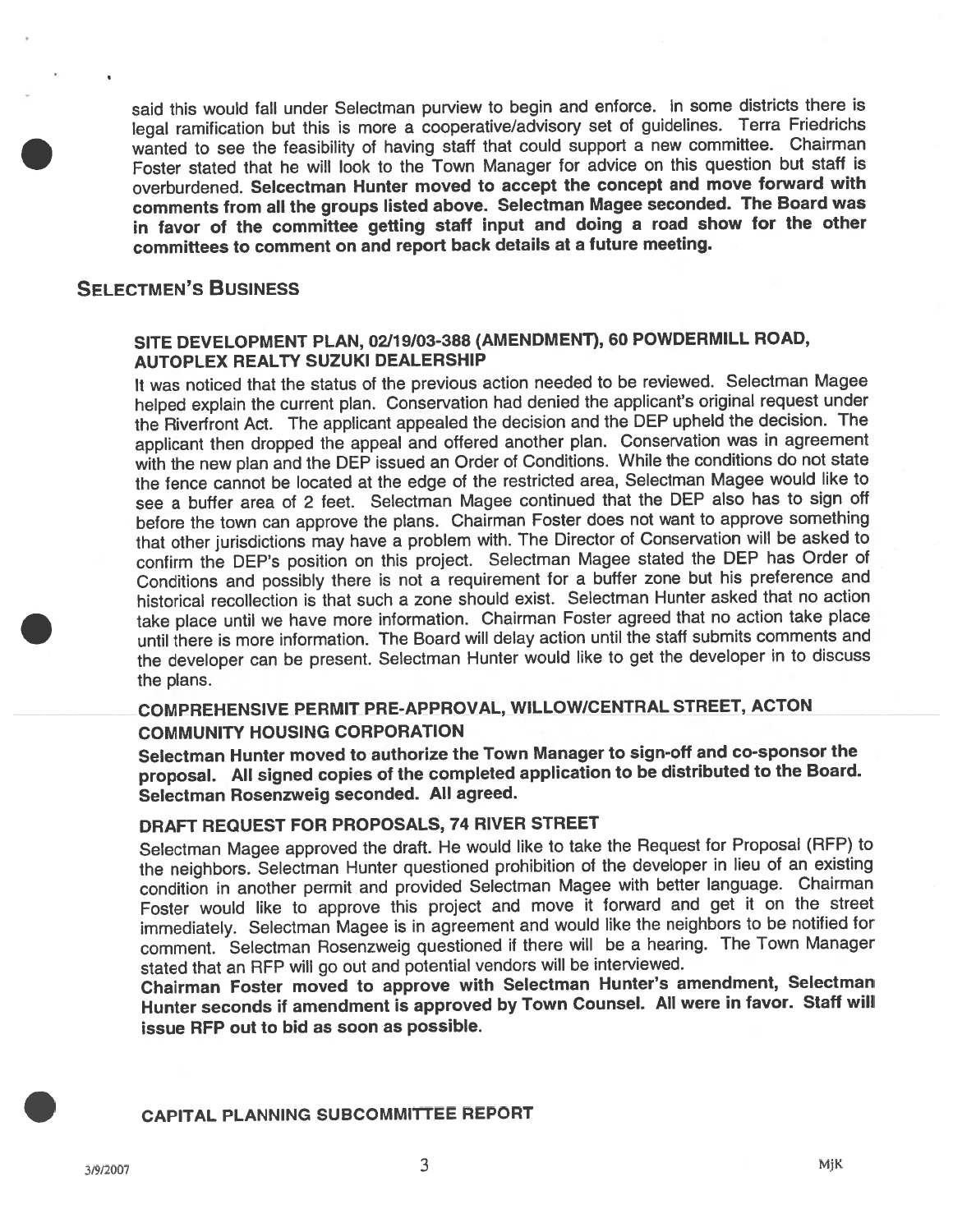The Chairman briefed the Board as to the draft capital <sup>p</sup>lan. Staff should identify for this year and <sup>4</sup> additional years of capital <sup>p</sup>lanning which need to be funded. This <sup>p</sup>lan should be readied for The State of the Town Meeting this fall. Building <sup>a</sup> fire station, GIS Systems, Sewers are examples of capital items in the year to year budget. Town Manager has directed staff to make budgets with an eye to <sup>a</sup> <sup>5</sup> year <sup>p</sup>lan. Selectman Hunter wants to complete the existing Capital Plan from the 90's before we construct <sup>a</sup> new one. He also stated <sup>a</sup> need for <sup>a</sup> new ambulance, new fire station and renovation of the other 2 stations. What are our borrowing practices? Selectman Rosenzweig felt that long range <sup>p</sup>lans for the school building definitely helped in the funding for the schools. Some monies should be included for wastewater <sup>p</sup>lanning and <sup>A</sup> Master Plan. Chairman Foster wants <sup>a</sup> discussion at the Board's next meeting and the prior capital <sup>p</sup>lan to look at. The new <sup>p</sup>lan should not be constrained by funding at this point. Selectman Hunter would like to see <sup>a</sup> human resources capital plan with <sup>a</sup> fair wage for the non union employees. The Board expressed conceptual support.

#### ANIMAL CONTROL ON SELECTED MUNICIPAL PROPERTIES

Chairman Foster briefed the Board as to the reques<sup>t</sup> from the Town Recreation Commission per the cover memo. Selectman Hunter questioned it this topic should be brought to Town Meeting as it becomes <sup>a</sup> very emotional issue. He suggests it should also be reviewed by Town Counsel. Selectman Rosenzweig had opinioned that safety should always be paramoun<sup>t</sup> and verbal commands are not sufficient when talking about control. Chairman Foster stated that the reques<sup>t</sup> applies to recreation areas not all conservation locations. The Commission could consider <sup>a</sup> dog par<sup>k</sup> or dog hours as <sup>a</sup> compromise. Mr. Lessard, <sup>a</sup> citizen was presen<sup>t</sup> to discuss the issue of dogs running loose and presented studies about dogs and children. Selectman Magee believes the town staff and committees need <sup>a</sup> dialog with the citizenship of the town. Chairman Foster would like to hear what Town Counsel has to say. Carol Holly, <sup>a</sup> citizen asked it people who walk dogs for money should be using conservation land as it is not legal to run any business on conservation land. All agree<sup>d</sup> to take reques<sup>t</sup> under advisement. The reques<sup>t</sup> will be considered after further public discussion.

#### SEWER EXPANSION PROCESS DISCUSSION

Chairman Foster offered <sup>a</sup> genera<sup>l</sup> description of letters from citizens and the Board of Health about Sewer Expansion. Sylvia Street has wanted additional feedback to its proposal. Staff has <sup>g</sup>iven input that there are several areas that have equa<sup>l</sup> or worse need for sewer expansion. The process has to be consistent and be based on need. Sylvia Street is not <sup>a</sup> health or pollution issue, it is an expansion issue. All agree<sup>d</sup> that the process should not be arbitrary. Selectman Hunter asked if the original area West Acton-Flint Street is still in the MEPA process. Even with other options you need to go through the MEPA process. The project needs another series of reviews if the flow is greater than 300,000 gallons per day. Chairman Foster will not make any decision until we hear from MEBA. The comment period is over on August 15th and then the State has <sup>10</sup> days to issue <sup>a</sup> certificate. Selectman Rosenzweig hoped to have <sup>a</sup> new committee in <sup>p</sup>lace at that point in time with membership in the committee coming from all the various Town Departments. Mary Michelman said CWRMP does list other ways of dealing with wastewater. Please be stingy with permission to sewer.

Selectman Rosenzweig made <sup>a</sup> motion that there be <sup>p</sup>laced <sup>a</sup> moratorium on requesting sewer expansion until such <sup>a</sup> time that the decision is made on the CWAMP by MEPA and the committee has <sup>a</sup> systematic process to go forward. Chairman Foster seconds and the motion passes. Selectman Magee suggested putting these items under Sewer Commissioner's Business in the future.

#### PATRIOTS HILL RECREATION CLUB, INC., SPECIAL EVENT APPROVAL REQUEST

Selectman Hunter suggests to routinely approve this request. Selectman Magee seconded the motion. It was approved by all unless there are unintended consequences.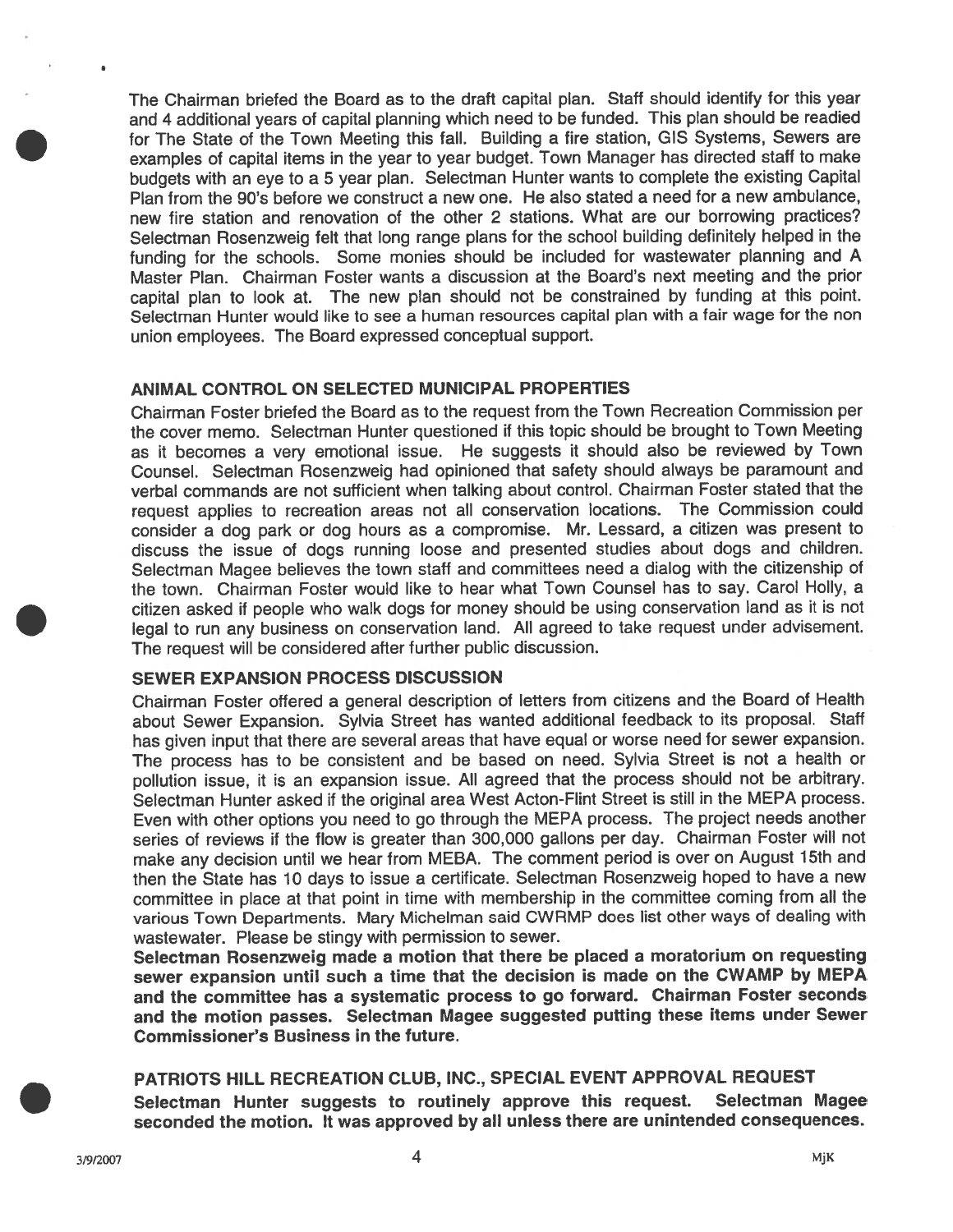#### FY07 REAPPOINTMENT LIST

Chairman Foster moved to approve the reappointment list. Selectman Magee had some exceptions for sunsetted members. Selectman Hunter explained the intent of the sunset policy and why it originated. Chairman Foster moved that Selectman Magee go through the committees that he is the liaison for on the appointment list and make any necessary changes to his committees. Selectman Magee had 2 exceptions, Terry Maitland's membership to be extended on the Conservation Commission and all Land Stewardship members that would be sunsetted to be extended with <sup>a</sup> term of 3 years. Then Chairman Foster went through the list and requested to extend the membership of Victoria Beyer on the Historic Commission. He also requested the extension of sunset members Nancy Gerhardt and Carol Mahoney of the Senior Disabled Taxation Aid Committee. Bruce Reichlen an associate on the Planning Board moved to <sup>a</sup> full member to fill the vacancy of Gary Sullivan's term. Chairman Foster moved to reappoint or sunset all members on the list with the changes noted above. The Town Manager discussed examples of the sunset policy and why the policy may be problematic and not fill the needs of the town's current committees.

The Committee Reappointment list was approved as amended. All voted in favor.

#### **FY07 GOALS / COMMITTEE ASSIGNMENTS OVERSIGHT**

The committee goal and assignments were approved with the exception of changes made by Selectman Rosenzweig to take the Comprehensive Wastewater Advisory Committee off the Committee list and <sup>a</sup> change by Chairman Foster to take NARA off the goals for FY07. Selectman Rosenzweig also asked to pu<sup>t</sup> municipal salaries review as <sup>a</sup> FY07 goal to be achieved.

# OTHER BUSINESS

Selectman Rosenzweig requested an oversight meeting for the Economic Development Committee to see if they would go forward with new goals or disband into another group possibly helping in an advisory role in planning.

## CONSENT AGENDA

Herman Kabakoff asked to hold 19 and 21. Chairman Foster held those items and the vote was taken on the rest of the consent items. Herman questions if the car 33 in #19 and #21 are the same. Car 33 just references the ambulance.

Selectman Hunter moved all other consent items to be accepted. Selectman Foster seconded. The vote was accepted by all. Selectman Foster moved to approve #19 and #21. Selectman Hunter seconded. Both were approved by all.

15. SITE DEVELOPMENT PLAN #10/07/77-139, 51 KNOX TRAIL, COLLIER MOVING AND **STORAGE** 

Approval was given to applicant to amend the existing site plan special permit to construct <sup>a</sup> 2,200 square foot addition to the existing building. There will be <sup>a</sup> need to remove 2,300 square feet of impervious cover to accommodate this change.

#### 76. LOCAL APPROVAL FOR LOCAL INITIATIVE PLAN (LIP) UNITS, ROBBIN'S BROOK SENIOR LIVING COMMUNITY, 906 MAIN STREET

Approval was <sup>g</sup>iven for 3 affordable housing units in Phase II of Robbins Brook restricted housing to be counted towards the town's 10% goal.

#### 17. ACCEPT GIFT, COUNCIL ON AGING

The Board accepted two <sup>g</sup>ift cards (\$25 each) from Donelan's Supermarket for <sup>a</sup> senior survey program.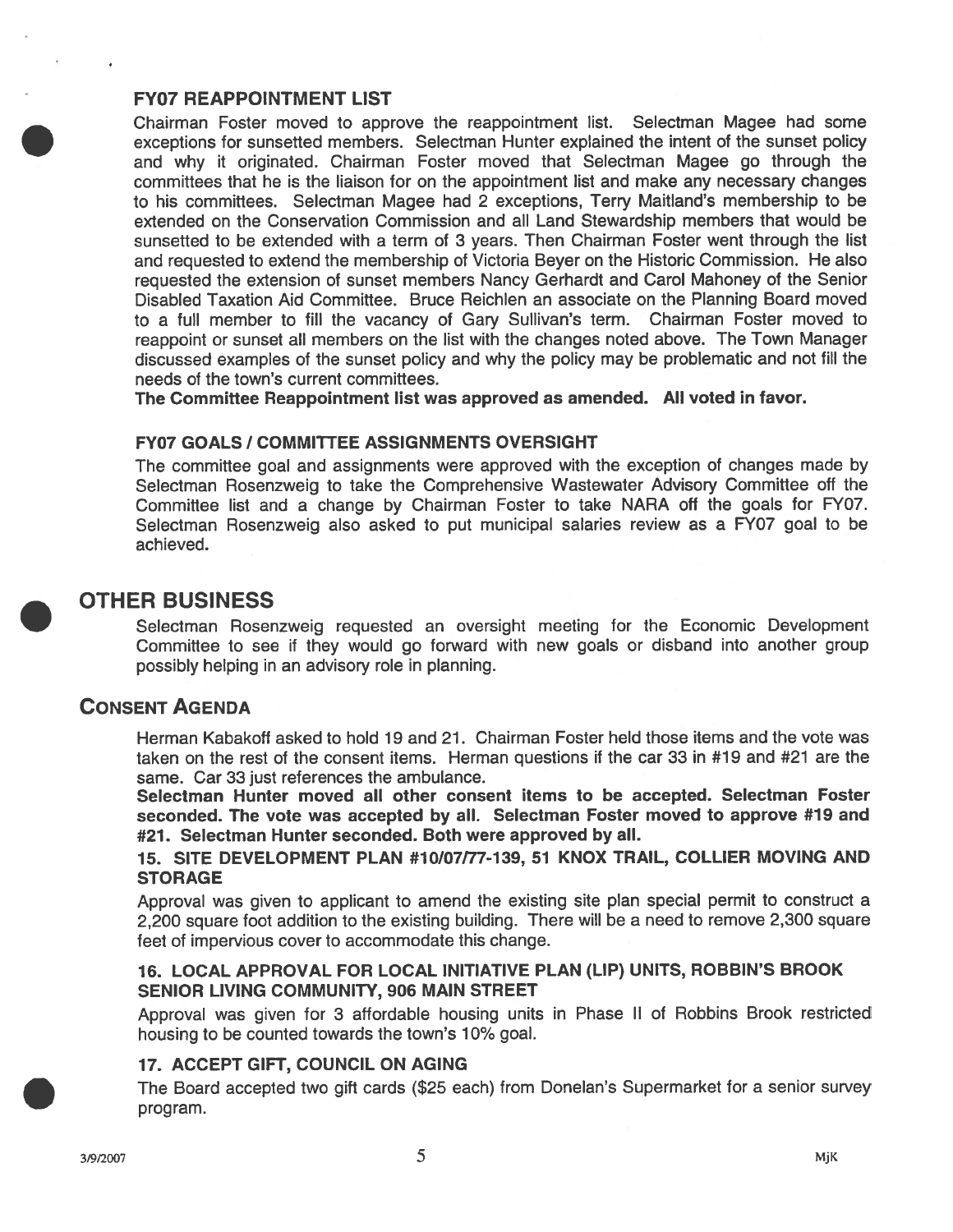#### 18. ACCEPT GIFT, COUNCIL ON AGING

The Board accepted two <sup>g</sup>ift cards (\$25 each) from Roche Brothers Supermarket for <sup>a</sup> senior survey program.

#### 19. ACCEPT GIFr, FIRE DEPARTMENT

The Board accepted <sup>a</sup> <sup>g</sup>ift of <sup>a</sup> Magellan GPS Navigation System, donated by the Robert M. Malinowski Charitable Fund, to be used in the Town's ambulance, valued at approximately \$1,000.

#### 20. ACCEPT SURPLUS EQUIPMENT, POLICE DEPARTMENT

The Board agreed to allow the Police Department to accep<sup>t</sup> <sup>a</sup> Mobile Hearing Clinic from surplus equipment for use as <sup>a</sup> command post.

#### 21. TRANSFER OF FIRE DEPARTMENT AMBULANCE TO POLICE DEPARTMENT

The Board approved the Police Department's Request to acquire the Fire Department's ambulance that is being replaced, to be used to transport equipment to <sup>a</sup> scene, replacing the box van obtained through surplus equipment.

#### 22. ONE DAY LIQUOR LICENSE

Ciena Corporation's for <sup>a</sup> One Day Liquor License at NARA Park was approved.

### TOWN MANAGER'S REPORT

#### EXECUTIVE SESSION

There will be <sup>a</sup> need for Executive Session. Selectman Rosenzweig moved to go into Executive Session to discuss future executive session meetings. Roll was taken, all Ayes. The Board adjourned into regular session only to adjourn the meeting.

## FUTURE AGENDAS

To facilitate scheduling for interested parties, the following items are scheduled for discussion on future agendas. This is not <sup>a</sup> complete agenda.

> September 11 & 25 October 16 & 30

November 13 &27 August 14 December 11 & 18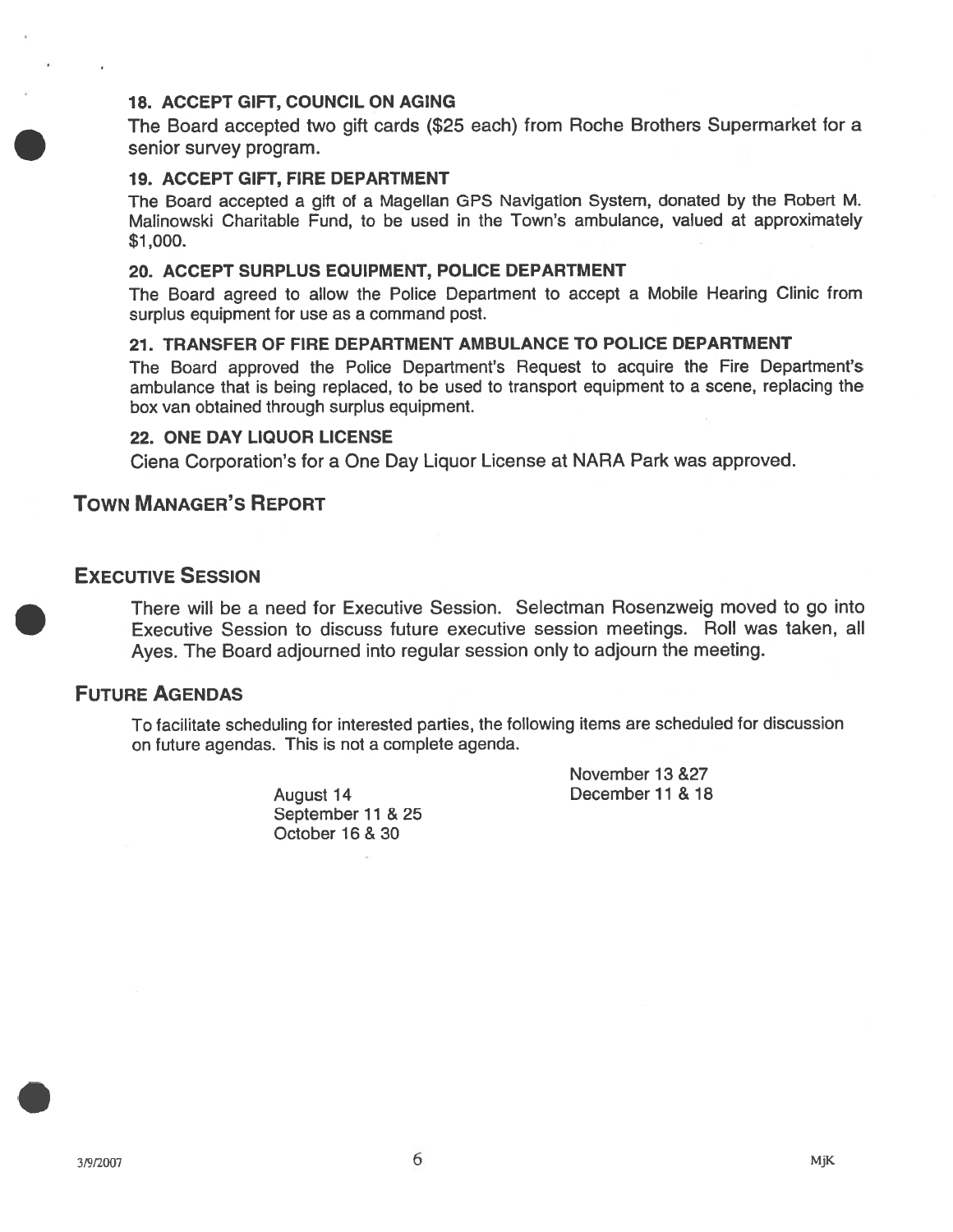# GOALS: 2006-2007

- 1. Produce Morrison Farm Development Master Plan (Walter)
- 2. Policy Review/Improve Communication with Town Boards (All), Improving Inter-Board Communication. (Walter)
- 3. ALG process be used for purpose of Budget Planning for FY08 (Walter/Andy)
- 4. Middlesex Pension Alternatives (Peter)
- 5. Capital Plan for Town Meeting-Reengineering Report (Peter/Mullin)

Secretary

Lauren Rosenzweig, Clerk

 $3/12/07$ 

Date

 $\mathcal{D}$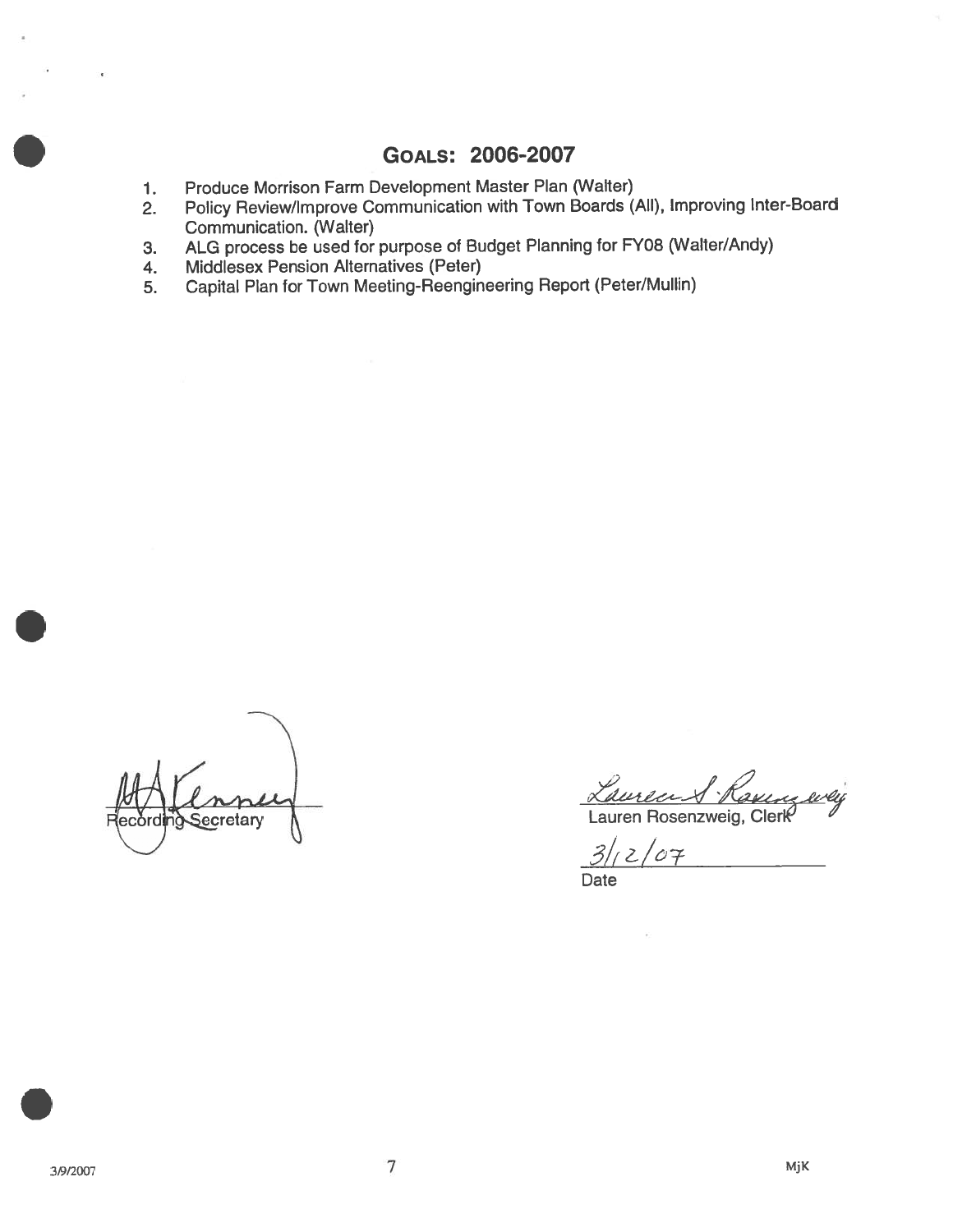# Acton Board of Selectmen Committee Assignments

July 2006 -July 2007

.1

# Advisory Committee Board Member Assigned

Acton Leadership Group<br>And Catherine Magnetics Magnetics Magnetics Catherine Magnetics Magnetics Magnetics Magnetics Magnetics Magnet<br>Lauren Rosenzweig ARC of Innovation - 1495<br>
Cosmidae Advisory Committee **Lauren Rosenzy Committee** Dore' Hunter Corridor Advisory Committee **Dore Hunter** Dore' Hunter<br>Dorign Review Guideline Committee Lauren Rosenzweig and Peter Ashton Design Review Guideline Committee Lauren Rosenzug and Peter Ashton<br>
Recognis Development Committee Ashton Economic Development Committee **Peter Ashton**<br> **Economic Development Industrial Committee** Peter Ashton Economic Development Industrial Committee Peter Ashton<br>Investment Advisory Committee Peter Ashton Investment Advisory Committee Peter Ashton Land Stewartship Committee Lauren Rosenzweig<br>MAGIC/MAPC Lauren Rosenzweig<br>MRTA Advisory Committee MBTA Advisory Committee Dore' Hunter Morrison Farm Planning Task Force Mo Place for Hate<br>
No Place for Hate<br>
Chan Spece and Pectestion Committee<br>
Andy Magee Open Space and Recreation Committee **Andy Magee**<br>
Outdoor Lighting Education Committee **Andy Lauren Rosenzweig** Outdoor Lighting Education Committee Lauren Rosenzour Lauren Rosenzum Rosenzum Lauren Rosenzum Lauren Rosenzum<br>Constant Tax Rollef Taxation Aid Committee Peter Ashton Senior Tax Relief Taxation Aid Committee Peter Ashton<br>
Committee Lauren Rosenzweig Shuttle Advisory Committee Lauren Rosenzweig<br>Mater Resources Advisory Committee Lauren Rosenzweig and Andy Magee Water Resources Advisory Committee

# Board and Committee Liaison

# Board/Commission/Committee Board Member Assigned

Acton Boxborough Arts Council<br>Actor Community Housing Corporation Material Lauren Rosenzweig Acton Community Housing Corporation Lauren Roser<br>
Recal of Annople Board of Appeals Peter Ashton<br>
Peter Ashton<br>
Peter Ashton Board of Assessors **Peter Ashion**<br> **Peter Ashion**<br> **Peace of Hoolth Poster** Board of Health<br>Cable Advisory Committee **South Access 1996** Lauren Rosenzweig Cable Advisory Committee Lauren Rosenzus Lauren Rosenzus Lauren Rosenzus Lauren Rosenzus Lauren Rosenzus Lauren Rosenzus Lauren Rosenzus Lauren Rosenzus Lauren Rosenzus Lauren Rosenzus Lauren Rosenzus Lauren Rosenzus Laure Cemetery Commission Walter Foster Community Preservation Committee **Walter Foste**<br>
Conservation Commission<br>
Conservation Commission Conservation Commission **Andy Magee**<br>
Council on Aging Council on Aging Finance Committee **Andy Magee and Walter Foster**<br>
Health Incurance Trust<br>
Health Incurance Trust Health Insurance Trust **Peter Ashton**<br>
Health Insurance Trust **Peter Ashton**<br>
Dore' Hunter Historic Commission Dore Hunter Historic District Commission Dote' Hunter Lowell Regional Transit Authority **Dote' Hunter**<br>Minute Man Toch Minute Man Tech Planning Board<br>Descention Committee Laurence and Laurence Walter Foster Recreation Committee **No. 1998** Walter Foster<br>
Recreation Committee Walter Foster Ashton School Committee **Peter Ashton**<br>Transportation Advisory Committee **Property Lauren Rosenzweig Transportation Advisory Committee** Volunteer Coordinating Committee

Lauren Rosenzweig Dore' Hunter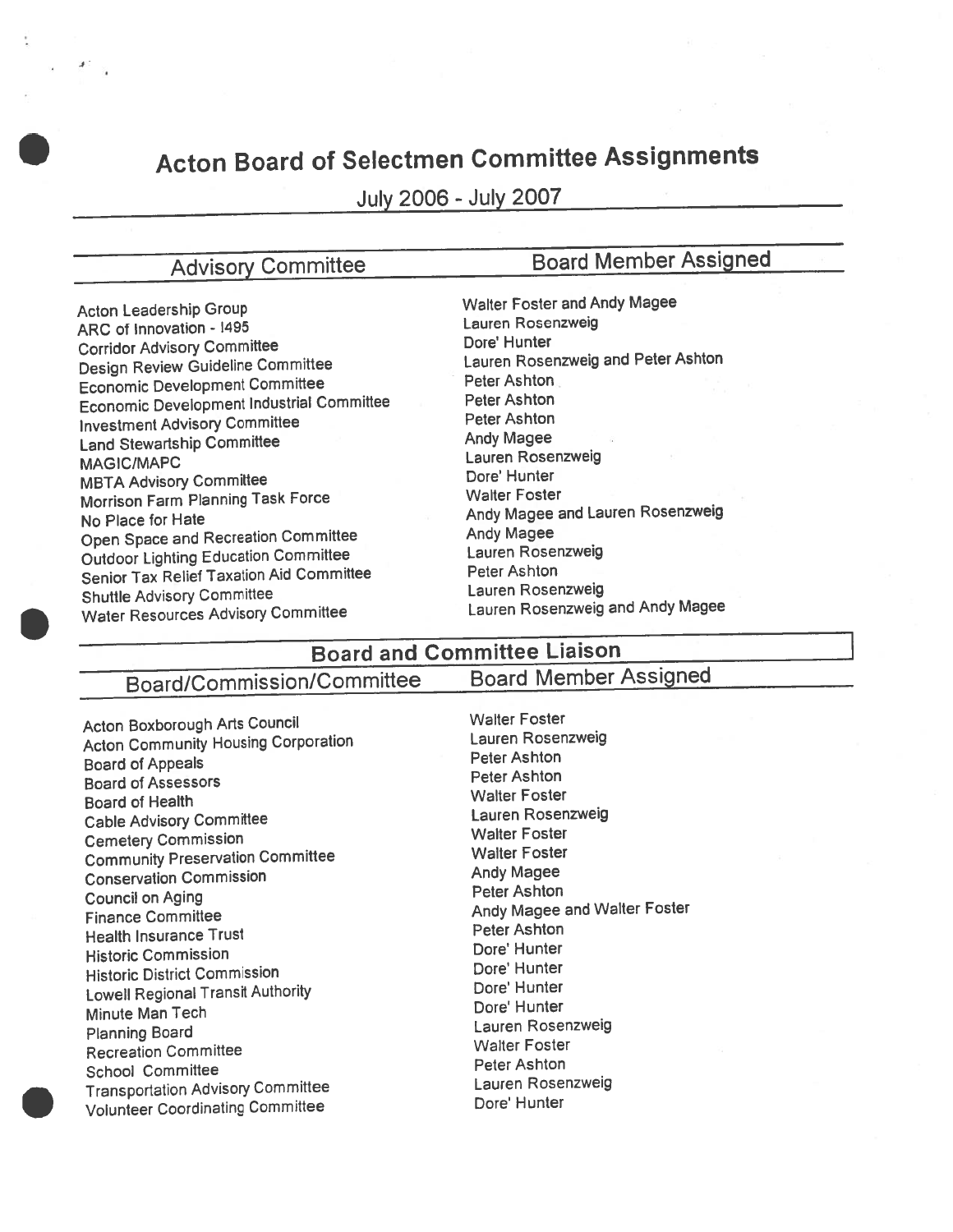# BOARD OF SELECTMEN & SEWER COMMISSIONERS' MEETING AGENDA

# Francis Faulkner Room, Acton Town Hall July 24, 2006 7:00 PM

I. CITIZENS' CONCERNS

### IL SEWER CoMMIssIoNERs' BUSINESS

### III. PUBLIC HEARINGS AND APPOINTMENTS

- 1. 7:02 OPERATIONAL MINUTE The Town Manager will <sup>g</sup>ive the Board <sup>a</sup> brief update on various topics.
- 2. 7:15 SITE DEVELOPMENT PLAN SPECIAL PERMIT, 01122198-361 (AMENDMENT), <sup>25</sup> WESTFORD LANE, FENTON Enclosed <sup>p</sup>lease find materials in the subject regard, for Board consideration.
- 3. 7:30 MADISON PLACE LOCAL INITIATIVE PLAN (LIP) Enclosed <sup>p</sup>lease find materials in the subject regard, for Board consideration.
- 4. 7:45 DESIGN REVIEW GUIDELINES COMMITTEE PRESENTATION Enclosed <sup>p</sup>lease find materials in the subject regard, for Board consideration.

## IV. SELECTMEN'S BUSINESS

5. SITE DEVELOPMENT PLAN, 02/19103-388 (AMENDMENT), <sup>60</sup> POWDERMILL ROAD, AUTOPLEX REALTY

Enclosed <sup>p</sup>lease find materials in the subject regard, for Board consideration.

- 6. COMPREHENSIVE PERMIT PRE-APPROVAL, WILLOW/CENTRAL STREET, ACTON COMMUNITY HOUSING CORPORATION Enclosed <sup>p</sup>lease find materials in the subject regard, for Board consideration.
- 7. DRAFT REQUEST FOR PROPOSALS, <sup>74</sup> RIVER STREET Enclosed <sup>p</sup>lease find materials in the subject regard, for Board consideration.
- 8. CAPITAL PLANNING SUBCOMMITTEE REPORT Enclosed <sup>p</sup>lease find materials in the subject regard, for Board consideration.
- 9. ANIMAL CONTROL ON SELECTED MUNICIPAL PROPERTIES Enclosed <sup>p</sup>lease find materials in the subject regard, for Board consideration.
- 10. SEWER EXPANSION PROCESS DISCUSSION Enclosed <sup>p</sup>lease find materials in the subject regard, for Board consideration.
- 11. PATRIOTS HILL RECREATION CLUB, INC., SPECIAL EVENT APPROVAL REQUEST Enclosed <sup>p</sup>lease find materials in the subject regard, for Board consideration.
- 12. FY07 REAPPOINTMENT LIST Enclosed <sup>p</sup>lease find materials in the subject regard, for Board consideration.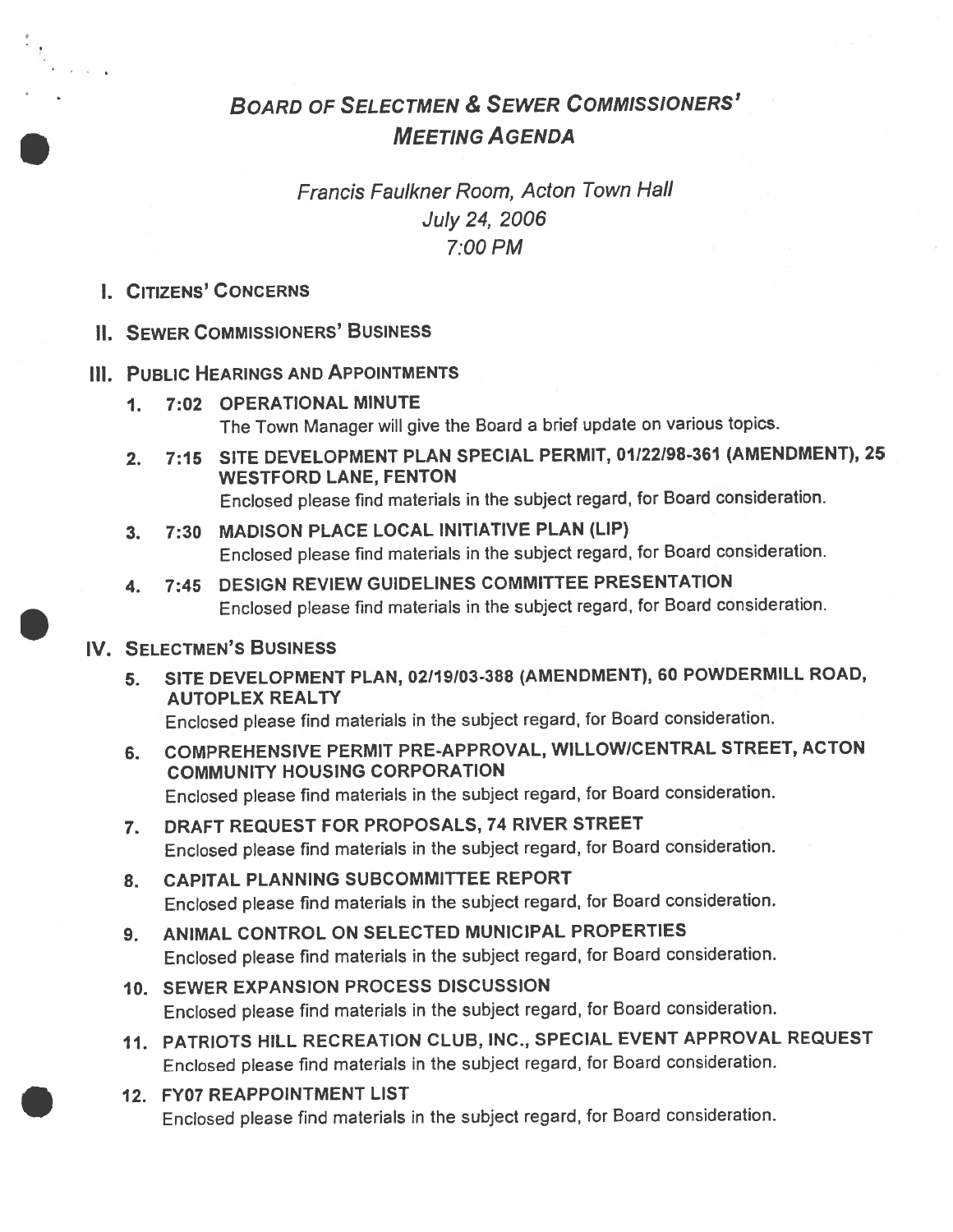### 13. FY07 GOALS I COMMITTEE ASSIGNMENTS

Enclosed <sup>p</sup>lease find materials in the subject regard, for Board consideration.

#### 14. OTHER BUSINESS

#### V. CONSENT AGENDA

船

15. SITE DEVELOPMENT PLAN #10107177-139, 51 KNOX TRAIL, COLLIER MOVING AND STORAGE

Enclosed <sup>p</sup>lease find materials in the subject regard, for Board consideration.

# 16. LOCAL APPROVAL FOR LOCAL INITIATIVE PLAN (LIP) UNITS, ROBBIN'S BROOK SENIOR LIVING COMMUNITY, 906 MAIN STREET

Enclosed <sup>p</sup>lease find materials in the subject regard, for Board consideration.

#### 17. ACCEPT GIFT, COUNCIL ON AGING

Enclosed <sup>p</sup>lease find two <sup>g</sup>ift cards (\$25 each) from Donelan's Supermarket for <sup>a</sup> senior survey program, for Board consideration.

#### 18. ACCEPT GIFT, COUNCIL ON AGiNG

Enclosed <sup>p</sup>lease find two <sup>g</sup>ift cards (\$25 each) from Roche Brothers Supermarket for <sup>a</sup> senior survey program, for Board consideration.

#### 19. ACCEPT GIFT, FIRE DEPARTMENT

Enclosed <sup>p</sup>lease find <sup>a</sup> <sup>g</sup>ift of <sup>a</sup> Magellan GPS Navigation System, donated by the Robert M. Malinowski Charitable Fund, to be used in the Town's ambulance, valued at approximately \$1,000.

#### 20. ACCEPT SURPLUS EQUIPMENT, POLICE DEPARTMENT

Enclosed <sup>p</sup>lease find materials in the subject regard, for Board consideration.

21. TRANSFER OF FIRE DEPARTMENT AMBULANCE TO POLICE DEPARTMENT Enclosed <sup>p</sup>lease find materials in the subject regard, for Board consideration.

#### 22. ONE DAY LIQUOR LICENSE

Enclosed <sup>p</sup>lease find <sup>a</sup> reques<sup>t</sup> from Ciena Corporation for <sup>a</sup> One Day Liquor License at NARA Park, for Board consideration.

#### VI. TOWN MANAGER'S REPORT

#### **VII. EXECUTIVE SESSION**

There will be <sup>a</sup> need for Executive Session.

## ADDITIONAL INFORMATION

Enclosed <sup>p</sup>lease find additional correspondence that is strictly informational and requires no Board action.

#### FUTURE AGENDAS

To facilitate scheduling for interested parties, the following items are scheduled for discussion on future agendas. This is not <sup>a</sup> complete agenda.

August 14

September 11